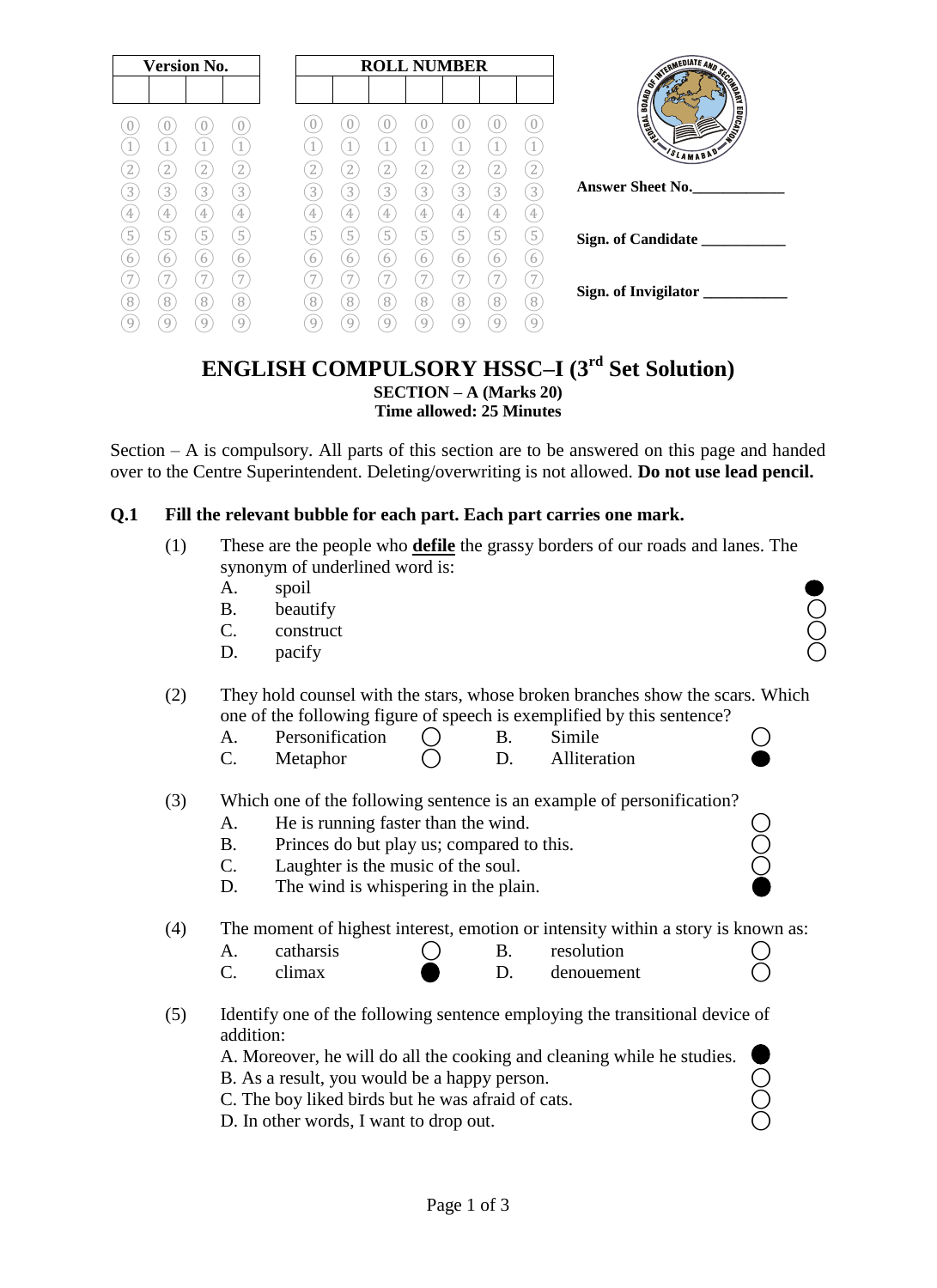- (6) **Embrace** your difficulties and take steps to change your situation. Antonym of the underlined word is:
	- A. accept ( B. celebrate )
	- C. comprehend  $\bigcap$  D. reject

(7) Although I phone **her** every week, my mother still complains that I don"t keep in touch often enough. The underlined word denotes a/an example of:

- A. anaphoric reference
- B. cataphoric reference C. antecedent
- D. exophoric reference
- (8) Identify one of the following sentence which exemplifies the Future Perfect Tense.
	- A. They will had been waiting for us.
	- B. Tahir will have taken ill.
	- C. He will be wearing Armani.
	- D. I have slept through the whole day.
- (9) Which one of the following sentence contains the example of a gerund?
	- A. I saw them crossing the street.
	- B. They were singing nicely.
	- C. He was served a sizzling hot pot.
	- D. I was afraid of hurting her feelings.
- (10) Which one of the following sentence carries an indefinite pronoun?
	- A. He himself cancelled his degree.
	- B. Those are my books.
	- C. Who stole my pen?
	- D. Somebody pushed me from behind.
- (11) She had quite **abandoned** the hope of getting married. Pick the correct meaning of the underlined word from the following options:
	- A. To hold back  $\bigcirc$  B. To limit.<br>C. To give up completely  $\bigcirc$  B. To discri-
	- To give up completely  $\qquad \qquad$  D. To discriminate.
- (12) Which one of the following sentence is correctly punctuated?
	- A. "Haven't you finished writing," said Sara.
	- B. Haven't you finished writing, said Sara.
	- C. Haven't you finished writing? said Sara.
	- D. "Haven't you finished writing?" said Sara.
- (13) Which one of the following sentence contains an adjective clause?
	- A. Fruit that is grown organically is expensive.
	-
	- A. Fruit that is grown organically is expensive.<br>
	B. You can sit wherever you want.<br>
	C. Harry's problem was that he couldn't make a decision.<br>
	D. She knows what has happened. C. Harry's problem was that he couldn't make a decision.
	- D. She knows what has happened.
- (14) Which one of the following sentence illustrates the use of an intransitive verb?
	- A. I gave them a second chance to prove themselves. <br>
	B. Jameel sent a postcard from Jhang. <br>
	C. The plane landed on the airport safely.
	- B. Jameel sent a postcard from Jhang.
	- C. The plane landed on the airport safely.
	- D. She left the keys on the table.



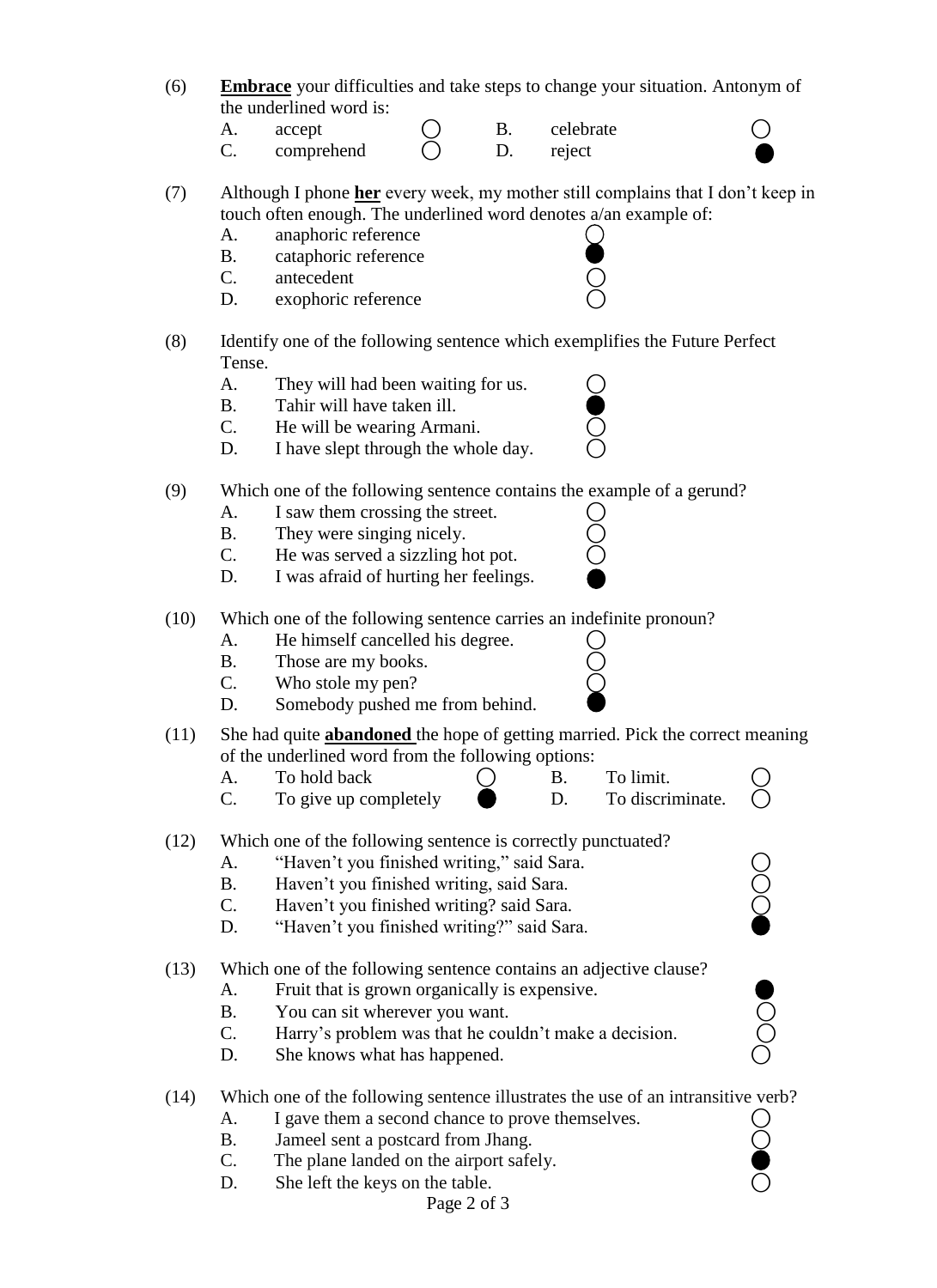| (15) | Which one of the following sentence contains a participle phrase?<br>Eating shellfish quickly is a bad idea.<br>A.<br>Deceived by his friends, he stopped believing.<br><b>B.</b><br>$C_{\cdot}$<br>Would you like to walk instead of taking the cab?<br>To wait seemed foolish when decisive action was required.<br>D. |                                                                                         |           |           |                  |  |
|------|--------------------------------------------------------------------------------------------------------------------------------------------------------------------------------------------------------------------------------------------------------------------------------------------------------------------------|-----------------------------------------------------------------------------------------|-----------|-----------|------------------|--|
| (16) |                                                                                                                                                                                                                                                                                                                          | The boy who claimed to have a broken arm, caught the ball. The underlined               |           |           |                  |  |
|      |                                                                                                                                                                                                                                                                                                                          | part of the sentence is a/an:                                                           |           |           |                  |  |
|      | A.                                                                                                                                                                                                                                                                                                                       | noun clause                                                                             | <b>B.</b> |           | adverb clause    |  |
|      | $C_{\cdot}$                                                                                                                                                                                                                                                                                                              | adjective clause                                                                        | D.        |           | adverb phrase    |  |
| (17) |                                                                                                                                                                                                                                                                                                                          | Mrs. Ayesha, <i>his favourite teacher</i> , assigned him the comprehension of Moby      |           |           |                  |  |
|      |                                                                                                                                                                                                                                                                                                                          | Dick. The underlined part of the sentence is $a/an$ :                                   |           |           |                  |  |
|      | A.                                                                                                                                                                                                                                                                                                                       | appositive phrase                                                                       |           | <b>B.</b> | adverbial phrase |  |
|      | $C_{\cdot}$                                                                                                                                                                                                                                                                                                              | adjective phrase                                                                        |           | D.        | gerund phrase    |  |
| (18) |                                                                                                                                                                                                                                                                                                                          | Which one of the following sentence contains an example of adverb of degree?            |           |           |                  |  |
|      | A.                                                                                                                                                                                                                                                                                                                       | Riaz coughed loudly to attract her attention.                                           |           |           |                  |  |
|      | <b>B.</b>                                                                                                                                                                                                                                                                                                                | He plays the flute beautifully.                                                         |           |           |                  |  |
|      | $C_{\cdot}$                                                                                                                                                                                                                                                                                                              | She stayed at my home all day.                                                          |           |           |                  |  |
|      | D.                                                                                                                                                                                                                                                                                                                       | It is extremely hot today.                                                              |           |           |                  |  |
| (19) |                                                                                                                                                                                                                                                                                                                          | Coverage of the scrutiny process is central to our parliamentary <b>democracy</b> . The |           |           |                  |  |
|      |                                                                                                                                                                                                                                                                                                                          | underlined word is a/an:                                                                |           |           |                  |  |
|      | А.                                                                                                                                                                                                                                                                                                                       | proper noun                                                                             |           | <b>B.</b> | material noun    |  |
|      | $C_{\cdot}$                                                                                                                                                                                                                                                                                                              | abstract noun                                                                           |           | D.        | collective noun  |  |
| (20) | sentence is:                                                                                                                                                                                                                                                                                                             | Although he was too rich, he was miserably unhappy and discontented. The                |           |           |                  |  |
|      | А.                                                                                                                                                                                                                                                                                                                       | simple                                                                                  |           | <b>B.</b> | complex          |  |
|      | C.                                                                                                                                                                                                                                                                                                                       | compound                                                                                |           | D.        | compound complex |  |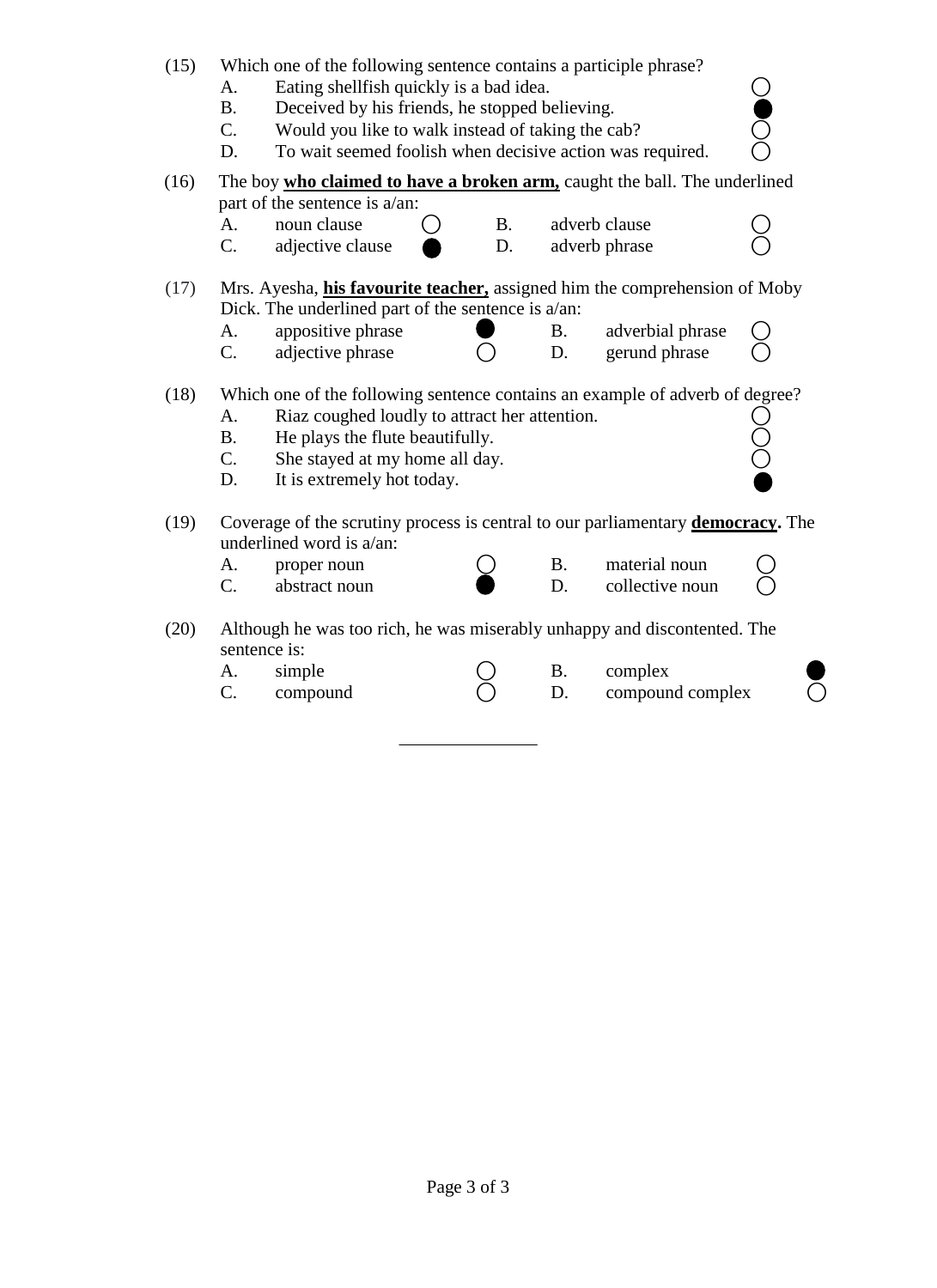

Time allowed: 2.35 hours Total Marks: 80

Note: Answer the questions in Sections "B" and "C" at the place specified for it therein on the separately provided E-Sheet. No supplementary answer sheet will be provided. Write your answers neatly and legibly.

# **SECTION – B** (Marks 40)

- **Q.2** Read the following passage carefully and answer any **SIX** questions including **Question No.(i)** appended to it.
- **Note:** Question no. (i) about summary writing is compulsory carrying 08 marks while rest of the questions carry 04 marks each. **(8 + 5**  $\times$  **4 = 28)**

By the age of six the average child will have completed the basic education and be ready to enter school. If the child has been attentive in these pre-school years, he or she will already have mastered many skills.

From television, the child will have learned how to pick a lock, commit a fairly elaborate bank holdup, prevent wetness all day long, get the laundry twice as white and kill people with a variety of **sophisticated armaments.**

From watching his parents, the child, in many cases, will already know how to smoke, how much falsehood to mix with facts to be **pragmatic** and shrewd, what kind of language to use when angry and how to violate the speed laws without being caught.

At this stage, the child is ready for the second stage of education which occurs in school. There, a variety of lessons may be learned in the very first days.

The teacher may illustrate the economic importance of belonging to a strong union by closing down the school before the child arrives. Fathers and mothers may demonstrate to the child the social cohesion that can be built on shared hatred by **demonstrating** their dislike for children whose pigmentation displeases them. In the latter event, the child may receive visual instruction in techniques of stoning buses, cracking skulls with a nightstick and subduing mobs with teargas. Formal education has begun.

During formal education, the child learns that life is for testing. This stage lasts twelve years, a period during which the child learns that success comes from telling testers what they want to hear.

# **QUESTIONS:**

i. Write down the summary of the given passage and suggest a suitable title. $(7+1=8)$ 

# **Answer: Title: Modes of Education**

Education of a child commences even long before he or she joins a formal institution. The informal institution of media, instructs a preschooler so-called multiple skills of criminal nature such as picking a lock, committing a bank robbery and using variety of sophisticated armaments to kill people. A child cultivates the habits of smoking, hypocrisy and other linguistic and behavioural patterns by imitating his parents. Moreover, a child acquires the advantages of joining trade union from teachers. Parents also culminate racial segregation and political intolerance in their kids. During the whole span of formal education, a child just learns to serve the will of the testers to excel in life.

ii. What does the writer mean when he uses the expression of formal education? Do you agree with the writer"s opinion on the existing system of formal education?

**Answer:** The writer uses the expression formal education to refer to the proper knowledge children receive at school which is the start of their academic journey. During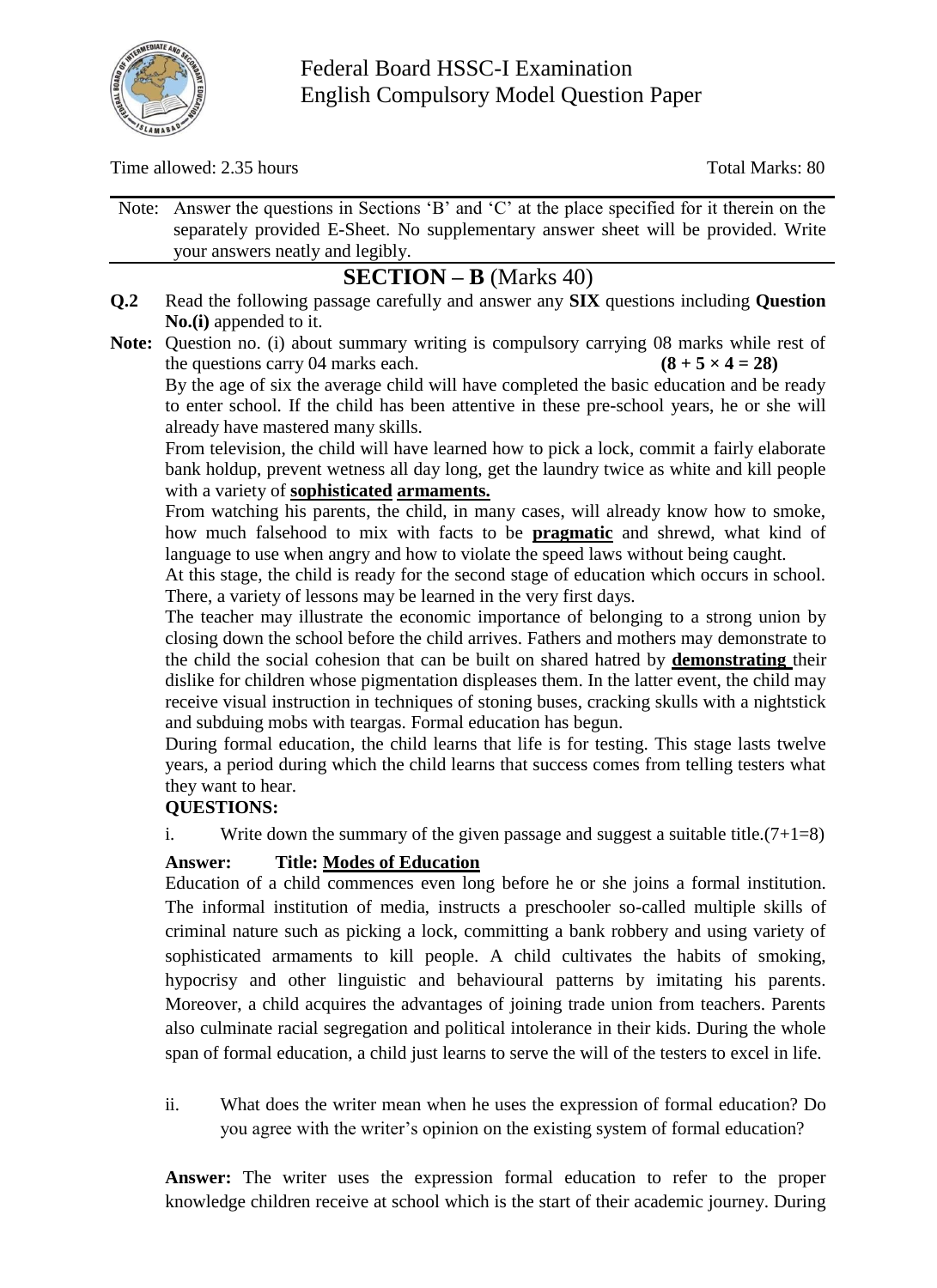this stage a child unravels that this life is merely a test and in order to make the cut the child has to meet the expectations of the testers. It teaches the children at a young age to win by fair means or foul. I agree with the writer's opinion as often the winners of the race of life are those who lack morals.

iii. What can be inferred about the author's attitude towards television? Do you share his opinion on television and other such gadgets?

**Answer:** The writer's approach to watching television is not seen through rose colored spectacles. He believes that by watching television at a young age, a child is exposed to social ills and crimes way before he/she should be. This exposure kills their creativity and imagination and may result in aggressive behavior as kids become immune to violence & tend to imitate what is shown on television. The writer is right in his viewpoint as the hobby of reading is slowly decreasing among the youngsters and they choose to go for such gadgets as a means of entertainment.

iv. What is the tone of the given excerpt? Elaborate it briefly.

**Answer:** Author's tone is quite cynical in the given paragraph. He is criticizing the fully grown, mature people of our society and the impact their actions have on a young mind. He has used dense words to explain how the role of teachers and parents is of utter importance when it comes to shaping a child's personality, building character and preparing him for this life. Unfortunately, at school or home children learn unethical and immoral lessons simply by observing their elders.

v. How do you look at our exam system? Do you agree with the author"s views on tests?

**Answer:** Our current system of examination was devised by the British who wanted to produce clerks. With the advent of freedom, the aims of education changed. Therefore, the system of examination must also change. This system can neither fully assess students' abilities nor can it judge their worth. The standard of marking varies from examiner to examiner. I am unanimous with the author's stance that children are not taught to be creative rather our system kills their spirit

v. What, according to the author, does a child learn at the earliest stage of his "formal education?"

**Answer:** During the first stage of "formal education" a child learns some political tricks like forming a powerful alliance. Parents demonstrate the solidarity of such an alliance by clearly showing their disgust towards people of color, instilling in their innocent minds how to discriminate on the basis of race and color. Later they experience visual instructions of brutality and learn the art of gaining the upper hand over others by being ruthless and barbaric.

vi. What do children learn from their parents in pre-school stage? How does the author criticize the role of parents in inculcating criminal habits or derogatory moral values in children?

**Answer:** Naturally, a child picks up the mannerisms of his parents. Before entering school, he gathers many talents from them. This is a critical stage for children and parents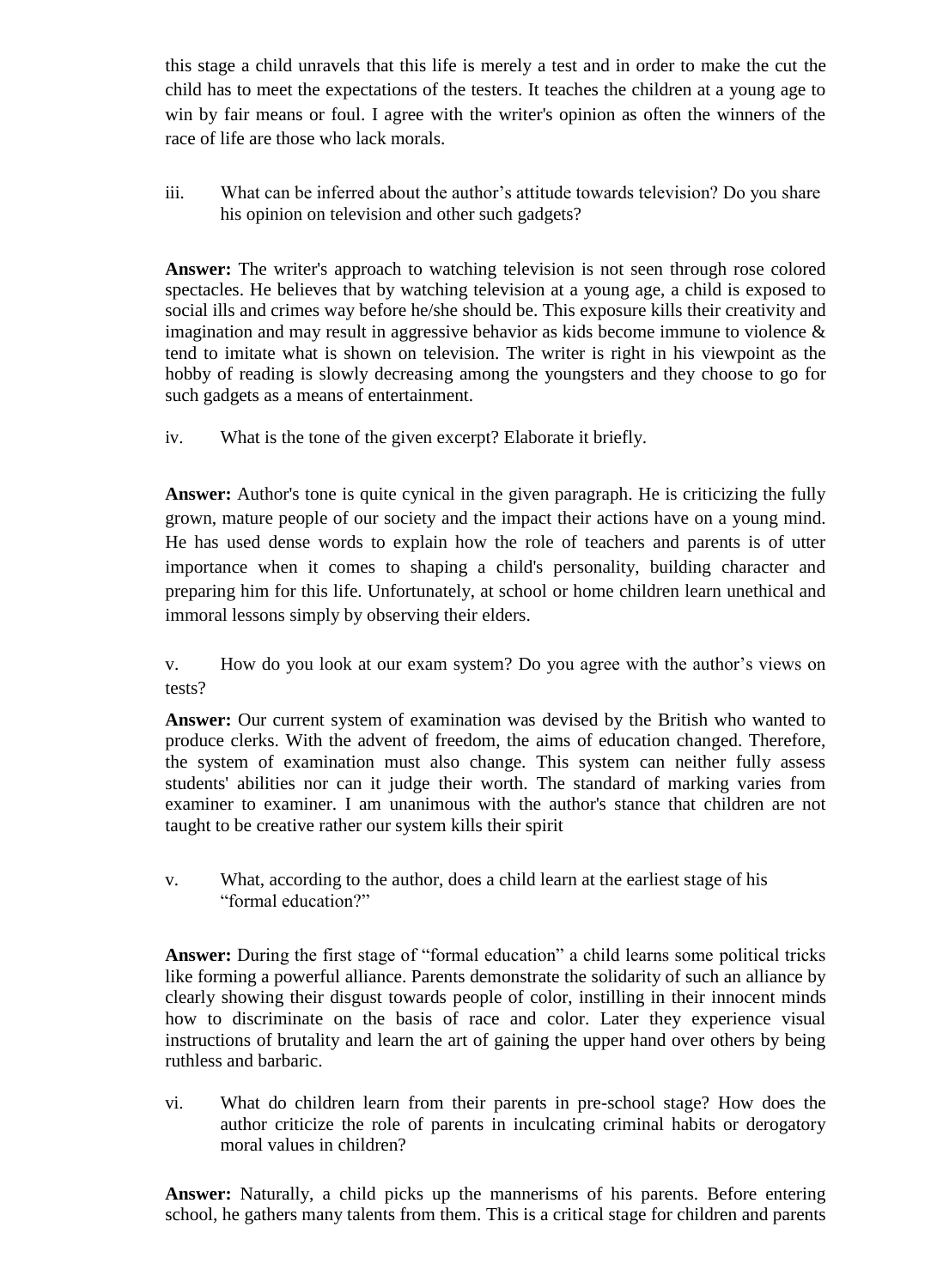need to be careful as it can determine the future of their child. For the most part, parents are in the dark about the significance of this period and without realizing they inculcate immoral habits in their children. Like how to lie skillfully to seem astute, how to violate traffic laws or what kind of language to use when angry to name a few.

vii. Deduce meaning of the underlined words.

| <b>Answer: Sophisticated:</b> | Complex/advance    |
|-------------------------------|--------------------|
| <b>Armaments:</b>             | Weapons            |
| <b>Pragmatic:</b>             | Practical          |
| Demonstrating:                | Showing/exhibiting |

**Q.3** a. Read the following poetic extract carefully and answer the questions appended to

it:  $(2+2+2=6)$ 

I. Two roads diverged in a yellow wood, And sorry I could not travel both And be one traveller, long I stood And looked down one as far as I could To where it bent in undergrowth;

> Then took the other, as just as fair, And having perhaps the better claim, Because it was grassy and wanted wear, Though as for that the passing there, Had worn them about the really same.

### **QUESTIONS:**

i. What is the theme of the extract?

**Answer:** One of the major themes of the extract is indecision. One has to eventually make a decision which is the best path to choose. Decisions set a course of our life and give it a particular direction. Therefore, one should take decision sensibly so that, he would not regret in future.

ii. What difficult choice is the poet oblige to make?

**Answer:** Taking decision in choosing the path is one of the most difficult decisions the poet had to make. He had two choices but when he opted for one road, rejecting the other, he thought that he might regret in future. Because only the future can reveal whether the decision was a mistake. The poet would like to take both roads but can only walk one.

iii. Write down two rhyming scheme of the given stanzas.

**Answer:** The rhyming scheme of the above mentioned stanzas is ABAAB, CDCCD. Thus, we can say that same rhyming pattern is present in both stanzas i.e., ABAAB

### **OR**

II. Let me not to the marriage of two minds Admit impediments, Love is not love Which alters when it alteration finds, Or bends with the remover to remove: O, no! it is an ever-fixed mark, That looks on tempests and is never shaken; It is the star to every wandering bark, Whose worth's unknown, although his height be taken.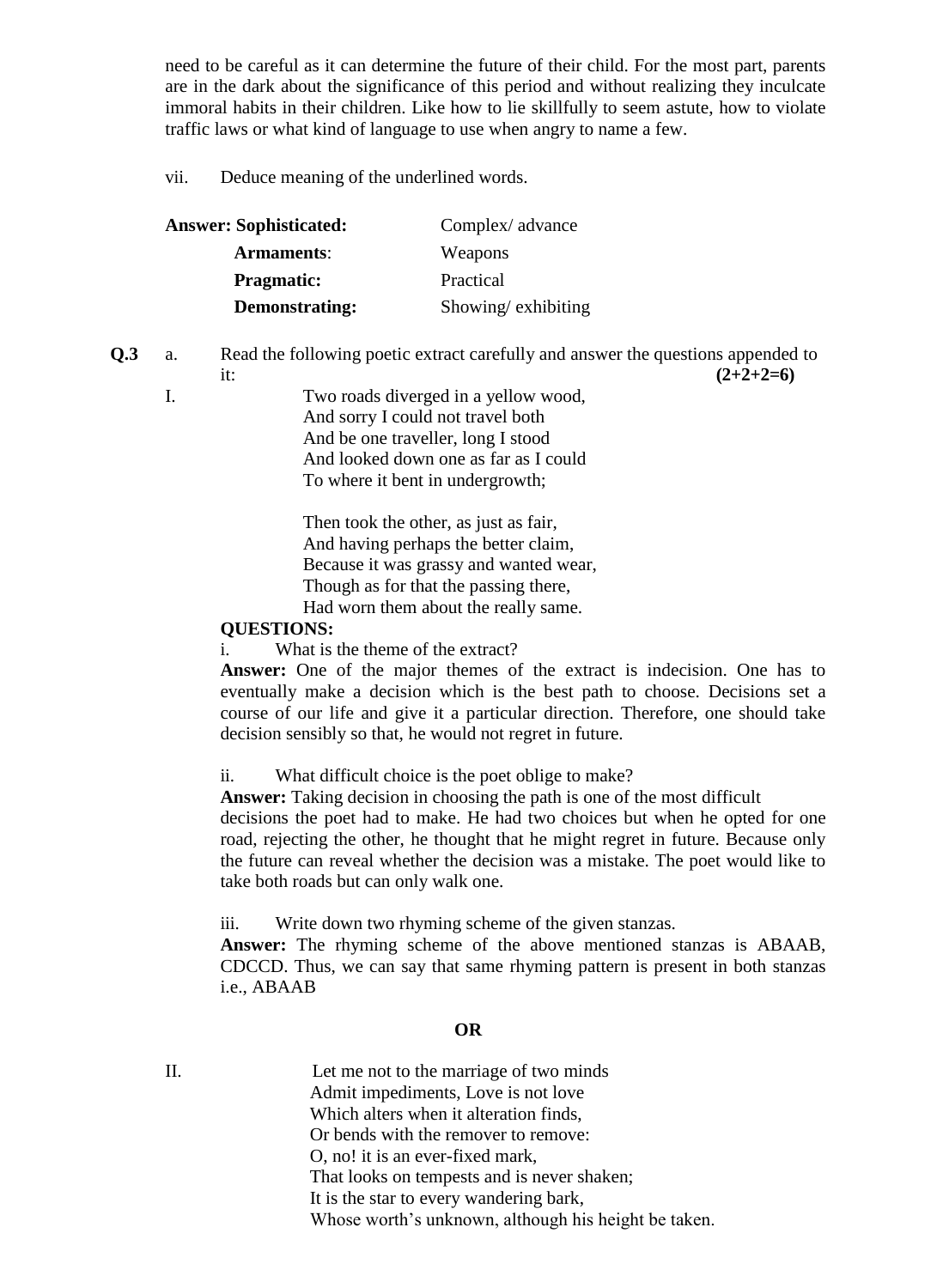#### **QUESTIONS:**

i. What is the poet's definition of love?

**Answer:** In accordance with the view of poet, love is something which remains same till the end of life. Love that changes when the conditions change is not true because it has strength to bear and to overcome every obstacle in its way. Real love does not die, if the relationship is no more because the memories stay, even the individual does not.

ii. Why does the poet compare love with an ever-fixed mark?

**Answer:** Love is a permanent mark that persists unshaken despite the harsh conditions. Love is constant because it does not change with unfavorable conditions. It has the strength to face and to bear all the pain in its way. This is the reason poet compares it with ever fixed mark.

iii. Write down two rhyming words for each of the following words.

a. Shaken b. Mark

**Answer:** The rhyming words for shaken are: mistaken, awaken, forsaken. The rhyming words for mark are: park, shark, bark, dark.

- b. Attempt any **ONE** of the following questions: **(6)**
	- i. "Playwrights often create conflicting characters whose struggle provides for the crisis or tension in the play." Elaborate with reference to a play you have read.

**Answer:** Conflicting characters are the engine of a storyline of any work of fiction that drive the story forward. Playwrights often push them into situations of increasing conflict. Conflict, both internal and external, comes from contradictory warring traits inside the characters such as fear versus ambition, and contradiction as a result of a clash between two external and powerful wills pitted against each other. Some characters eventually concede defeat. Others remain stubborn until they succeed or die.

In one act play "Progress" St. John Ervine establishes basic conflict between two ideas-the point of view of the war mongering arm dealers (represented through the character of Proof. Corrie) and that of the peace-loving universal mothers (represented by Mrs. Meldon). The play "Progress" has also sufficiently exposed the motive behind wars –which is to perpetuate and extend the class interests of the war –mongering imperialists and exploiters, who sit safe and secure, far behind the fighting lines, when the poor sacrifice their lives in the trenches.

The conflict finally resolves (with a little violence) in favour of the peace lovers (represented by Mrs. Meldon) point of view through the murder of Prof. Corrie. It seems that true progress necessitates the destruction of the means of destruction.

ii. What is the difference between flexible and inflexible characters? Explain with reference to any piece of literature you have come across.

**Answer:** A character can be defined as any person, animal, or figure represented in a literary work. The characters grip the attention of the reader/ audience and make them want to know what happens next.

The concept of flexible and inflexible characters is closely tied to character development. A flexible character is the one who goes through some sort of change; they show character development. A protagonist is usually a flexible character.

Inflexible characters, on the other hand, are those who do not change throughout the course of the story. They serve to show contrast to flexible ones, refusing to grow and remaining in one place or mentality.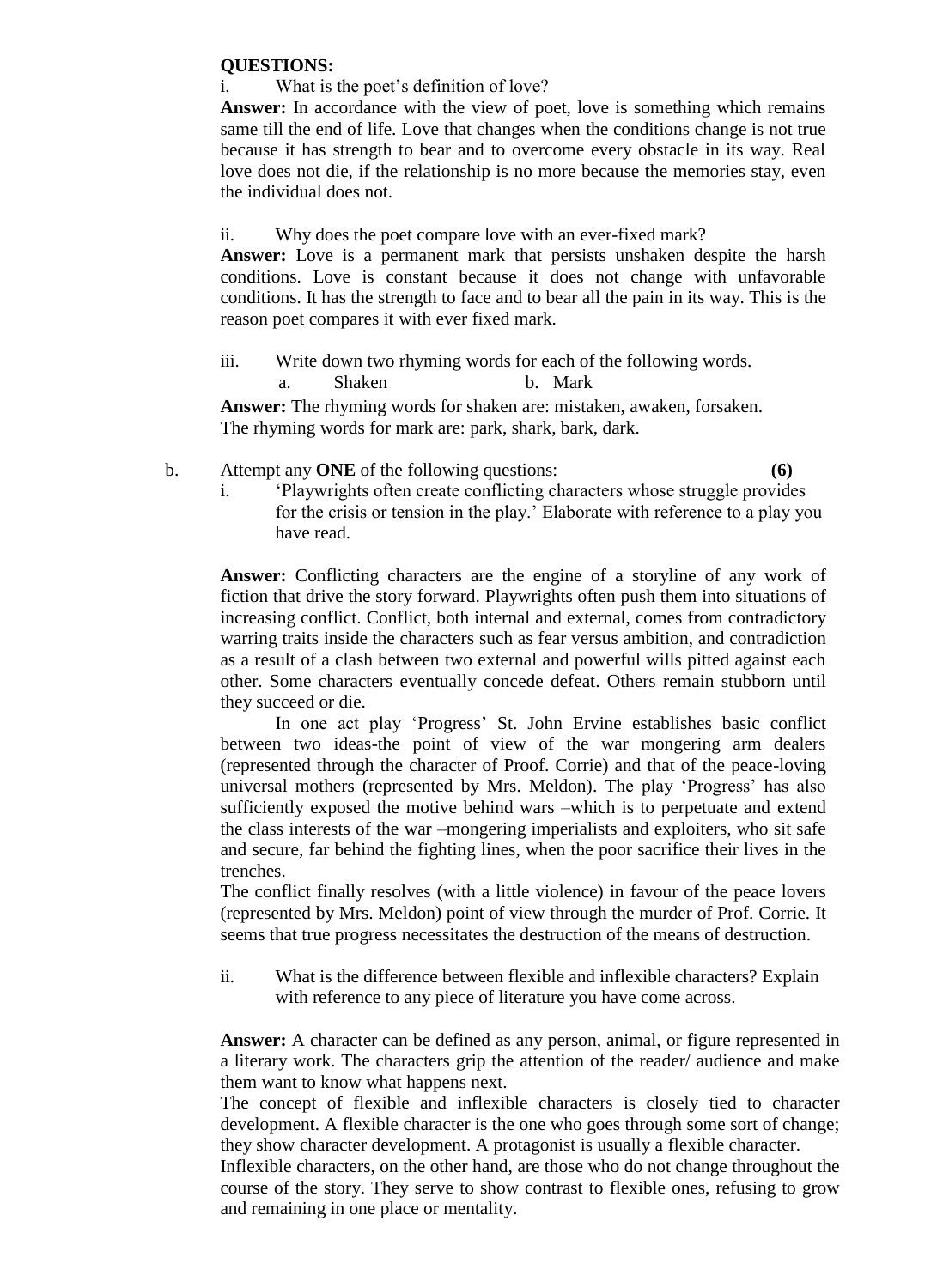In one act play "Progress" by St. John Ervine, Mrs. Meldon is a dynamic character because she changes from a weak, lonely and fretful women into a strong, confident, and passionate woman. She changes from a bereaved widow to a cold and distant person – extremely emotional and impulsive in the interest of humanity. She takes the matter into her own hands. To save the human race from the deadly invention, she picks a knife and stabs her cruel brother to death. One the other hand, Professor Henry Corrie is portrayed as unsocial, cruel and uncourteous person. He is obsessed by his prior to all human relations. From the outset of the play, he is persistent to work on a deadly weapon for the express purpose of fame and fortune. Mrs. Meldon tries her best to make him change his opinion and intention, but he shows no flexibility. He refuses to suppress his evil invention and gets stabbed by his own sister.

## **SECTION – C** (Marks 40)

### **NOTE: Attempt all questions.**

**Q.4** Write your CV for the post of financial advisor in an insurance company advertised in a newspaper. **(8)**

|                                                                                      |                                                                      |                     |                         |                                                                 | <b>C.V Writing</b>             |               |                                                                                                                                                           |                |
|--------------------------------------------------------------------------------------|----------------------------------------------------------------------|---------------------|-------------------------|-----------------------------------------------------------------|--------------------------------|---------------|-----------------------------------------------------------------------------------------------------------------------------------------------------------|----------------|
|                                                                                      |                                                                      |                     |                         |                                                                 | <b>Personal Profile</b>        |               |                                                                                                                                                           |                |
| DOB:                                                                                 | CNIC#:<br>61101-2345678-9<br>08-02-1999<br>Marital status:<br>Single |                     |                         |                                                                 |                                | <b>PHOTO</b>  |                                                                                                                                                           |                |
| House $# 2$ , Street $# 3$ ,<br>Postal address:<br>Examination Hall,<br>City: A.B.C. |                                                                      |                     |                         | Mr. / Ms. x.y. z<br>Candidate.FBISE@gmail.com<br>0333 - 9876543 |                                |               |                                                                                                                                                           |                |
|                                                                                      |                                                                      |                     |                         |                                                                 | <b>Objectives</b>              |               |                                                                                                                                                           |                |
|                                                                                      |                                                                      |                     |                         |                                                                 |                                |               | Looking for an optimization position where I can integrate strategies to develop and<br>expand the existence standards to the prime levels of excellence. |                |
|                                                                                      |                                                                      |                     |                         |                                                                 | <b>Education</b>               |               |                                                                                                                                                           |                |
| $Sr.$ #<br>Certificate / Degree                                                      |                                                                      |                     |                         | Board/ University                                               | Passing Year                   |               | Grade/GPA                                                                                                                                                 |                |
| <b>M.S Finance</b><br>1                                                              |                                                                      |                     |                         | <b>LUMS</b>                                                     |                                | 2021          | 3.9                                                                                                                                                       |                |
|                                                                                      | $\overline{2}$                                                       | <b>B.</b> S Finance |                         | <b>FAST</b>                                                     |                                | 2019          | 3.82                                                                                                                                                      |                |
|                                                                                      | 3                                                                    | <b>HSSC</b>         |                         | <b>FBISE</b>                                                    |                                | 2015          | $A+$                                                                                                                                                      |                |
| $\overline{4}$<br><b>SSC</b>                                                         |                                                                      | <b>FBISE</b>        |                         | 2013                                                            | $A+$                           |               |                                                                                                                                                           |                |
|                                                                                      |                                                                      |                     |                         |                                                                 | <b>Work Experience</b>         |               |                                                                                                                                                           |                |
| Sr.                                                                                  |                                                                      | Post                | <b>Responsibilities</b> |                                                                 | Organization                   |               | From                                                                                                                                                      | T <sub>o</sub> |
| #                                                                                    |                                                                      |                     |                         |                                                                 |                                |               |                                                                                                                                                           |                |
| $\mathbf{1}$                                                                         | Finance                                                              |                     |                         | Handing<br>Finance                                              |                                | Siemens -     | February2022                                                                                                                                              | to date        |
| $\overline{2}$                                                                       | Manager                                                              |                     |                         | Islamabad                                                       |                                |               |                                                                                                                                                           |                |
| <b>Assistant</b><br>Finance<br>Manager                                               |                                                                      | Data Analyst        | Hashoo<br>Group         |                                                                 | 2021                           | January, 2022 |                                                                                                                                                           |                |
|                                                                                      |                                                                      |                     |                         |                                                                 | <b>Skills and Distinctions</b> |               |                                                                                                                                                           |                |

#### **Answer:**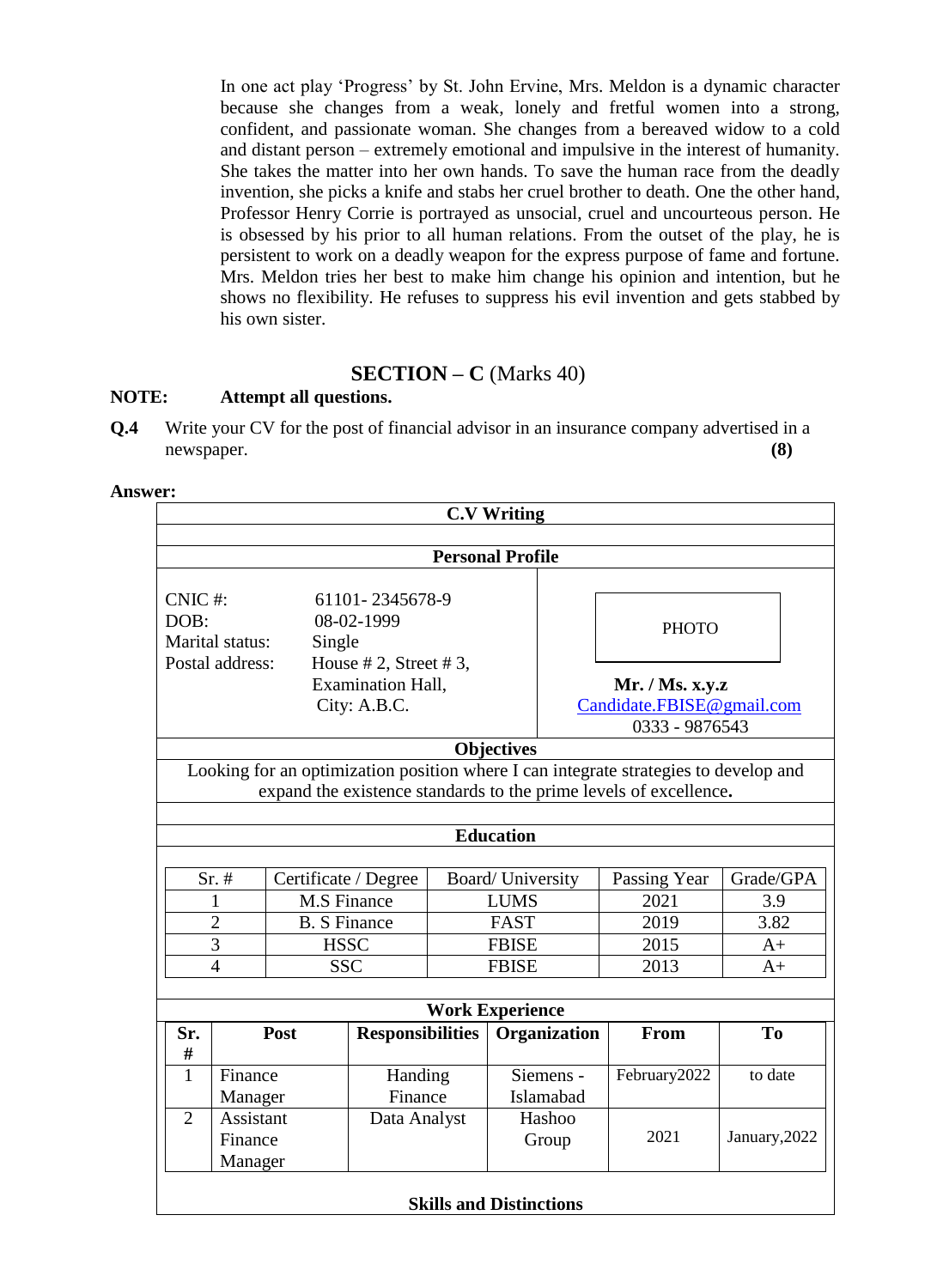- Hands- on Management on profit-maximizing
- Ability to maintain the financial health of an organization
- Good knowledge of Micro & Macro Finance

#### **Hobbies & Interests**

- Organizing study & recreational tours especially with foreign tourists
- Attending seminars on financial management perspectives
- Keen to maintain inventory of office supplies

#### **References**

#### Excellent references will be furnished on request

**Q.5.** a. Illustrate correct use of tenses in any **SIX** of the following sentences by correctly re-writing them: **(6)**

i. We the trash for pick up. (left out/ left over) **Answer:** We **left over** the trash for pick up.

ii. Dawood and Babar \_\_\_\_\_\_\_\_\_\_each other at the mall. (ran into/run over) **Answer:** Dawood and Babar **ran into** each other at the mall.

iii. He his hat immediately in order to show me his new hairstyle. (took off/took up)

**Answer:** He **took off** his hat immediately in order to show me his new hairstyle.

iv. After the death of her husband, she was left with no one to \_\_\_\_\_\_.(fall on/ fall back upon)

**Answer:** After the death of her husband, she was left with no one to **fall back upon**.

- v. After more than fifty years of marriage, nothing could\_\_\_\_\_ them. (come between/ come down to)
- **Answer:** After more than fifty years of marriage, nothing could **come between them.**
- vi. The jungle caught fire, and it could not be \_\_\_\_\_\_ by the local fire brigade. (put in/put out)
- **Answer:** The jungle caught fire, and it could not be **put out** by the local fire brigade.
- vii. The professor spoke for hours but students couldn't anything. (make out/make up)
- **Answer:** The professor spoke for hours but students couldn"t **make out** anything.
- viii. Shirley thought she cheating until the teacher asked her to stay after the class. (got away with/ got away)

**Answer:** Shirley thought she **got away with** cheating until the teacher asked her to stay after the class.

b. Use the correct form of verbs given in parentheses. **(Any SIX) (6)** i. They (work) on the project at the moment. **Answer:** They **are working** on the project at the moment.

ii. He (write) a novel since last October and is about to finish it. **Answer:** He **has been writing** a novel since last October and is about to finish it.

iii. Age and experience (bring) wisdom to the man.

**Answer:** Age and experience **bring** wisdom to the man.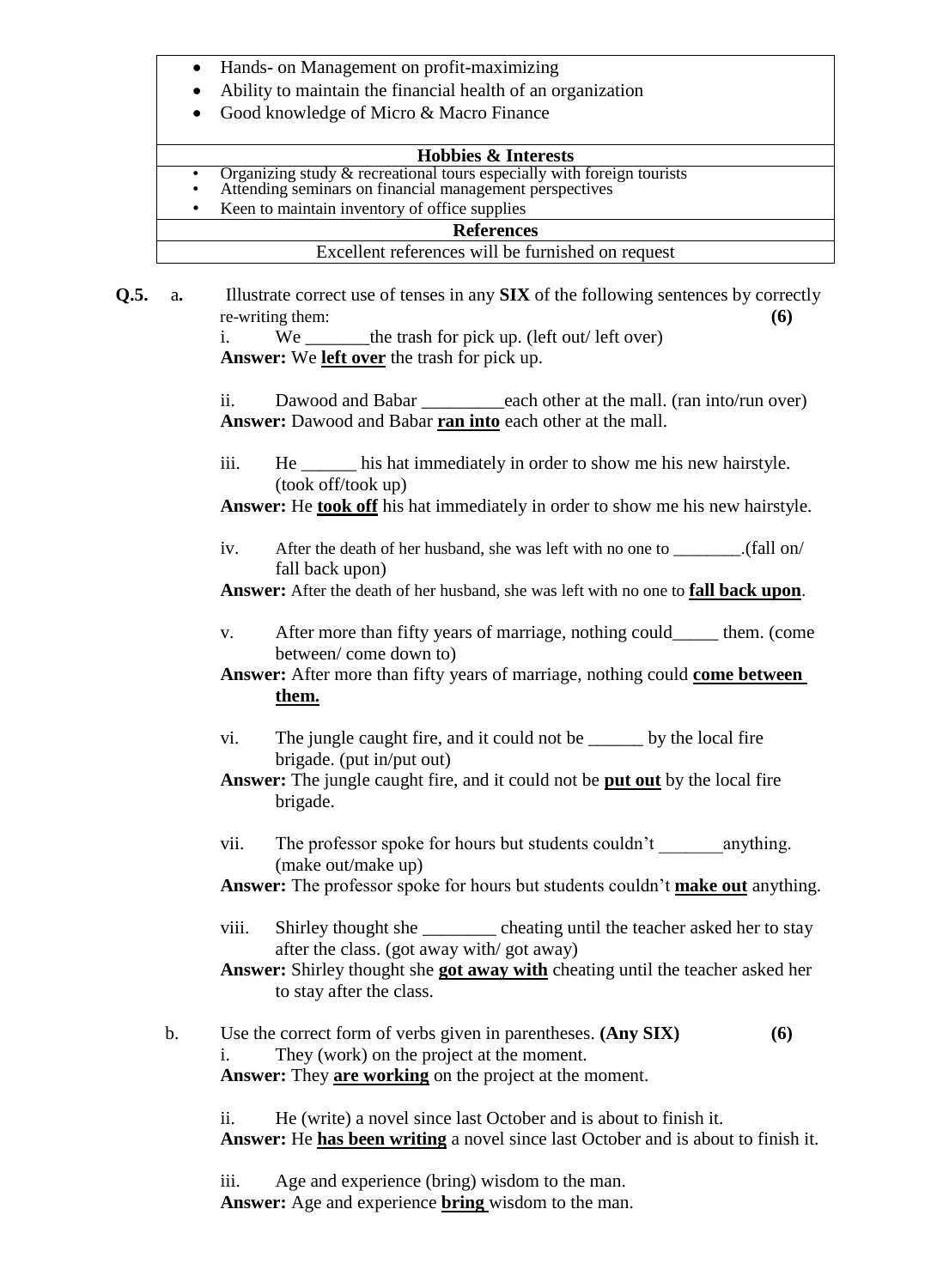iv. I will call you when the guests (arrive). **Answer:** I will call you when the guests **arrive**.

v. The box (be) so heavy that I couldn"t lift it. **Answer:** The box **was** so heavy that I couldn"t lift it.

vi. They (come) here next week to visit my newly found firm. **Answer:** They **will come** here next week to visit my newly found firm.

vii. He wants Mary (do) the dishes. **Answer:** He wants Mary **to do** the dishes.

c. Punctuate the following lines/paragraph: **(4)** he invited me to the football game but i wasnt able to go james said and i heard later that it was a great game

**Answer:** "He invited me to the football game, but I wasn"t able to go," James said. "And I heard later that it was a great game."

**Q.6** Write a letter to the editor of a newspaper about the fuel price raise and its effects on the public. **(8) (8)** 

#### **Answer:**

Examination Hall, City: ABC April 9, 2022.

The Editor, The News, City: DEF

Subject: Rise of Fuel Price and Its Effects.

Sir,

As your esteemed newspaper enjoys repute and reliability in the world of print media, I would like to bring a burning question to the kind notice of concerned authorities. The issue does not command serious consideration and attention over decades and has stabbed the backbone of people. Price of fuel has increased drastically and is affecting people. Fuel is consumed to provide energy for heating, transportation, and electrical generation. Poor wage earners are tremendously affected by the deregulation of fuel price.

They cannot afford transportation and daily necessities of life. Bus and taxi drivers had called strike, while demanding to decrease the fuel price that makes bus travelers go through hard times. Increase price of oil, increases inflation and reduces economic growth. Consequently, it is disturbing the budget of our developing country. Not only is a man of straw, a worst prey of sky-rising prices but industries are also on their last legs due to the energy crisis. Companies engaged in logistics and transportation of goods tends to increase service rate that affects price of other commodities. Unemployment is also a cause of increasing prices of fuel as business owners try to manage their budget by reducing the number of their employees. This also leads to increase in crime rates.

The lackadaisical approach towards situation can make this even worse. People are on horns of dilemma. It is hoped that through the esteemed columns of your newspaper this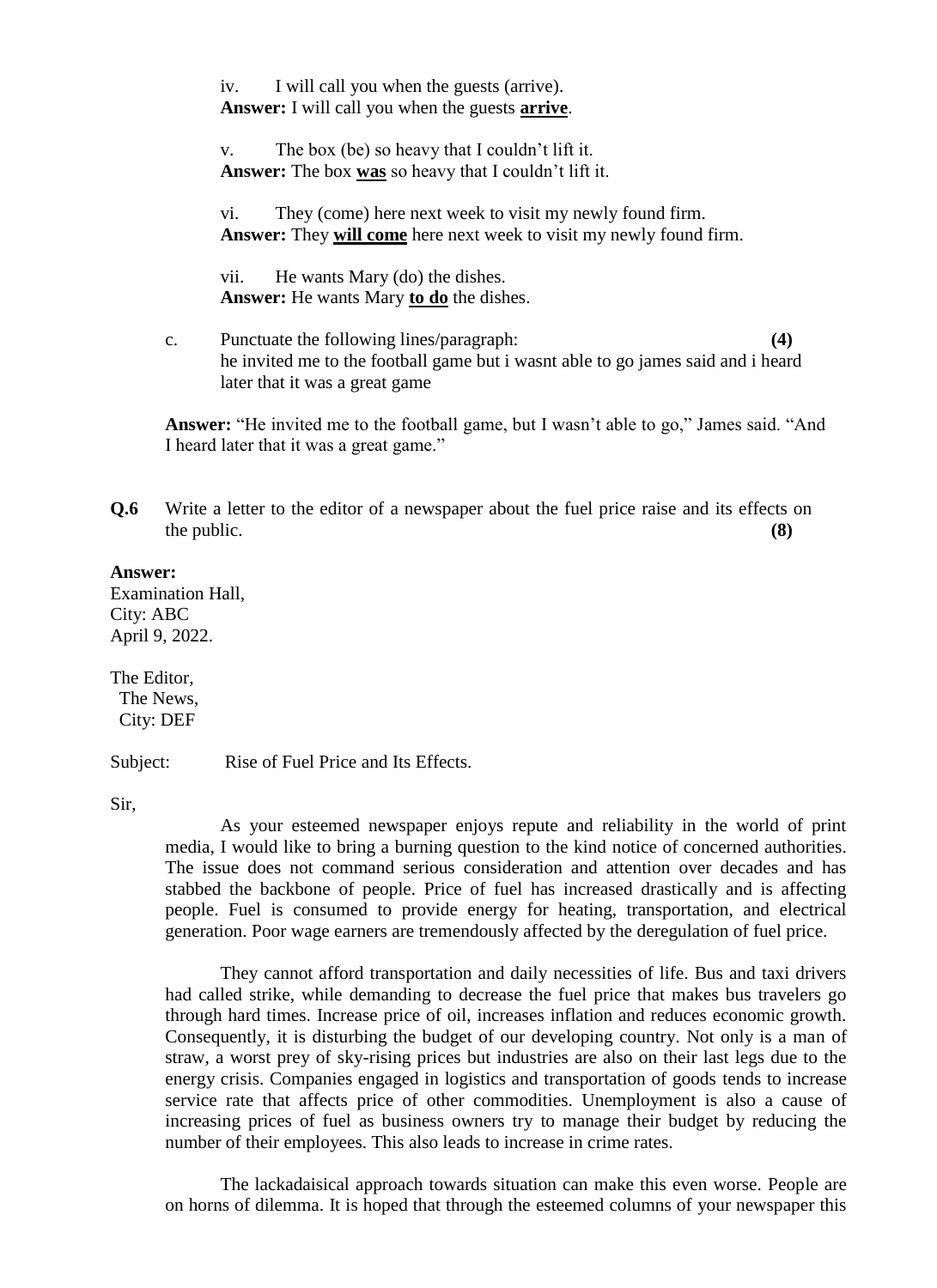issue will be considered and concerned authorities will pay immediate heed to the grave issue.

 Yours truly, X.Y.Z.

Q.7 Translate the following passage from English to Urdu: **(8)** Knowledge is a great power. Knowledge not only gives us material benefits but spiritual satisfaction also. In our religion, getting knowledge is obligatory for everyone. This is the wealth that cannot be stolen. Without knowledge, no man can recognize himself and remains unaware of his life. Having got knowledge, a man can effectively work for the betterment of himself, his society, and his nation.

**Answer:**

علم بہت بڑی طاقت ہے۔ علم نہ صرف ہمیں مادی فائدے دیتا ہے بلکہ روحاًی تسکیي بھی دیتا ہے۔ ہوارے دیي هیں علن حاصل کرًا ہر ایک پر فرض ہے۔ یہ وٍ دولت ہے جسے چوری ًہیں کیا جا سکتا۔ علم کے بغیر کوئی انسان اپنے آپ کو نہیں پہچان سکتا اور اپنی زندگی سے بے خبر رہتا ہے۔ علم حاصل کرنے کے بعد انسان اپنی، اپنے معاشرے اور اپنی قوم کی بہتری کے لیے مؤثر

طریقے سے کام کر سکتا ہے

### **OR**

Write a dialogue between two friends sharing their preparation plans for the upcoming exam. (Dialogue must have at least eight sets of conversation relevant to the topic other than opening and closing)

**Answer:** (Friend A (Ali) spots his friend B (Ahmed) walking past his street)

Friend A: (running after his friend) Hey!

Friend B: (turning around) "Oh, hi!" "What a pleasant surprise! Long time to see you. Where have you been?"

Friend A: "It is something that I should be asking you since you are the one crossing my street and didn"t consider greeting me."

Friend B: "Oh! I'm sorry, I was in a hurry. I just came to get some stationary from the shop near your house. What have you been up to these days?"

Friend A: "Oh, okay. Have been preparing for my final exams. Can you believe that there are just two months left in our final exams?"

Friend B: "Yes, I am really worried about the exam. I am not fully confident of my preparation."

Friend A: "Neither am I. The syllabus is so lengthy, I keep on forgetting things."

Friend B: "Yes, I second you. I am too facing exactly the same situation. It seems we are in the same boat."

Friend A: "These exams will decide our future. I really don't want to mess up."

Friend B: "Neither do I. My parents are expecting a good result from me too. I don"t want to disappoint them."

Friend A: "Yes, that's exactly the same for me. I have put in a lot of effort for the upcoming exams. I don't want the effort to be ruined"

Friend B: "Yes, in order to get a good result, we really have to make these last two months count."

Friend A: "Yes." "Now this is the time to revise all that we have done multiple times."

Friend B: "Yes. We need to burn midnight oil to now make sure we have a good grip on our syllabus by the time our finals arrive.'

Friend A: 'Yes. Now I don't want to hold you up for too long. Hurry along and get your stationary."

Friend B: "Oh, yes!" "I forgot I had to get my stationary too. Well, I will take a leave then. Best of luck for the finals!"